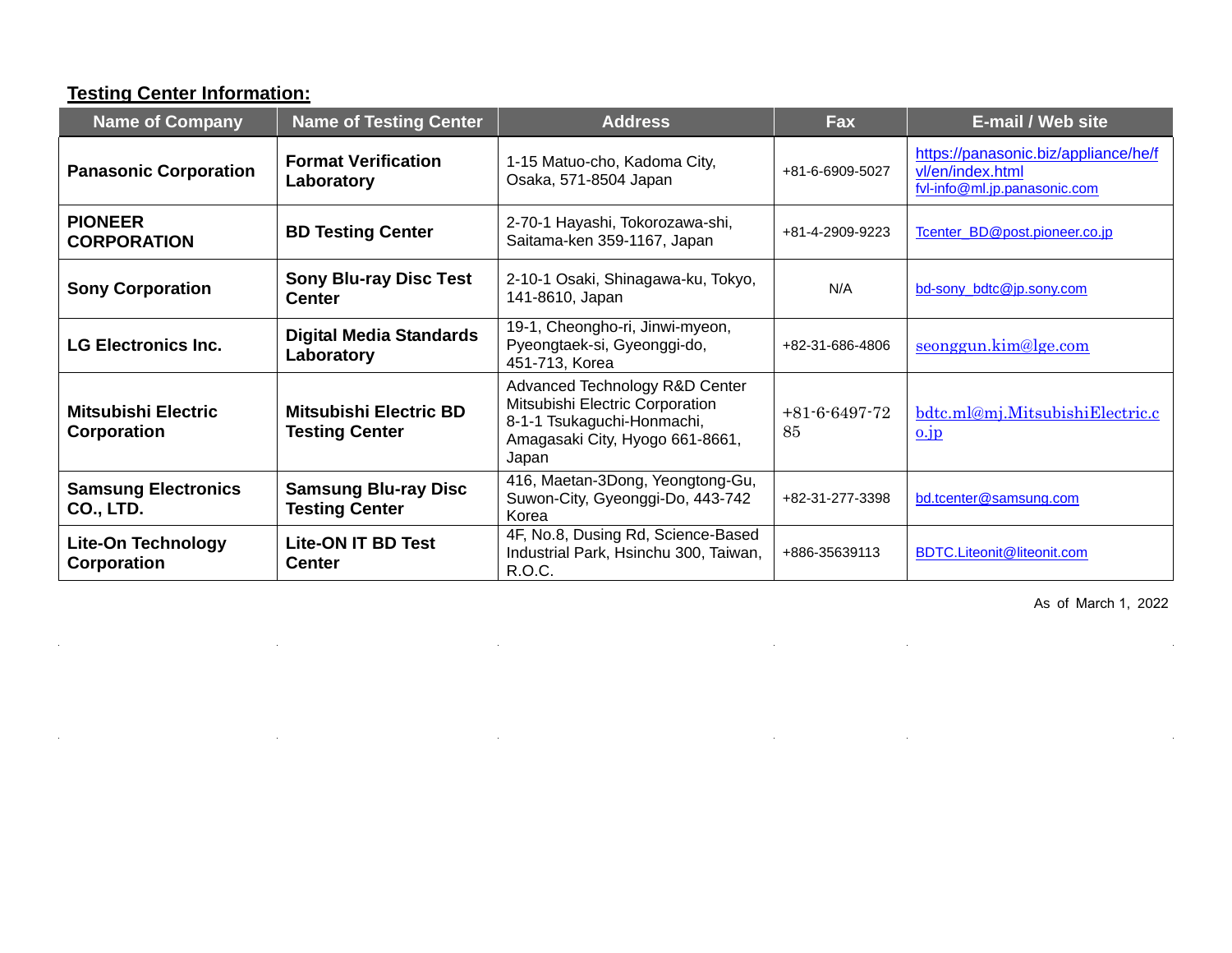#### **Service Category:**

|                                               | <b>BD-RE Ver.2</b> |        |       |                 |                                      |                                        |  |  |
|-----------------------------------------------|--------------------|--------|-------|-----------------|--------------------------------------|----------------------------------------|--|--|
| <b>Testing Center</b>                         | Recorder           | Player | Media | <b>PC</b> Drive | Player<br>PC Application<br>Software | Recorder<br>PC Application<br>Software |  |  |
| <b>Panasonic Corporation</b>                  |                    |        |       |                 |                                      |                                        |  |  |
| <b>PIONEER CORPORATION</b>                    |                    |        |       |                 |                                      |                                        |  |  |
| <b>Sony Corporation</b>                       |                    |        |       |                 |                                      |                                        |  |  |
| <b>LG Electronics Inc.</b>                    |                    |        |       |                 |                                      |                                        |  |  |
| <b>Mitsubishi Electric</b><br>Corporation     |                    |        |       |                 |                                      |                                        |  |  |
| <b>Samsung Electronics Co.,</b><br><b>LTD</b> |                    |        |       |                 |                                      |                                        |  |  |
| <b>Lite-On Technology</b><br>Corporation      |                    |        |       |                 |                                      |                                        |  |  |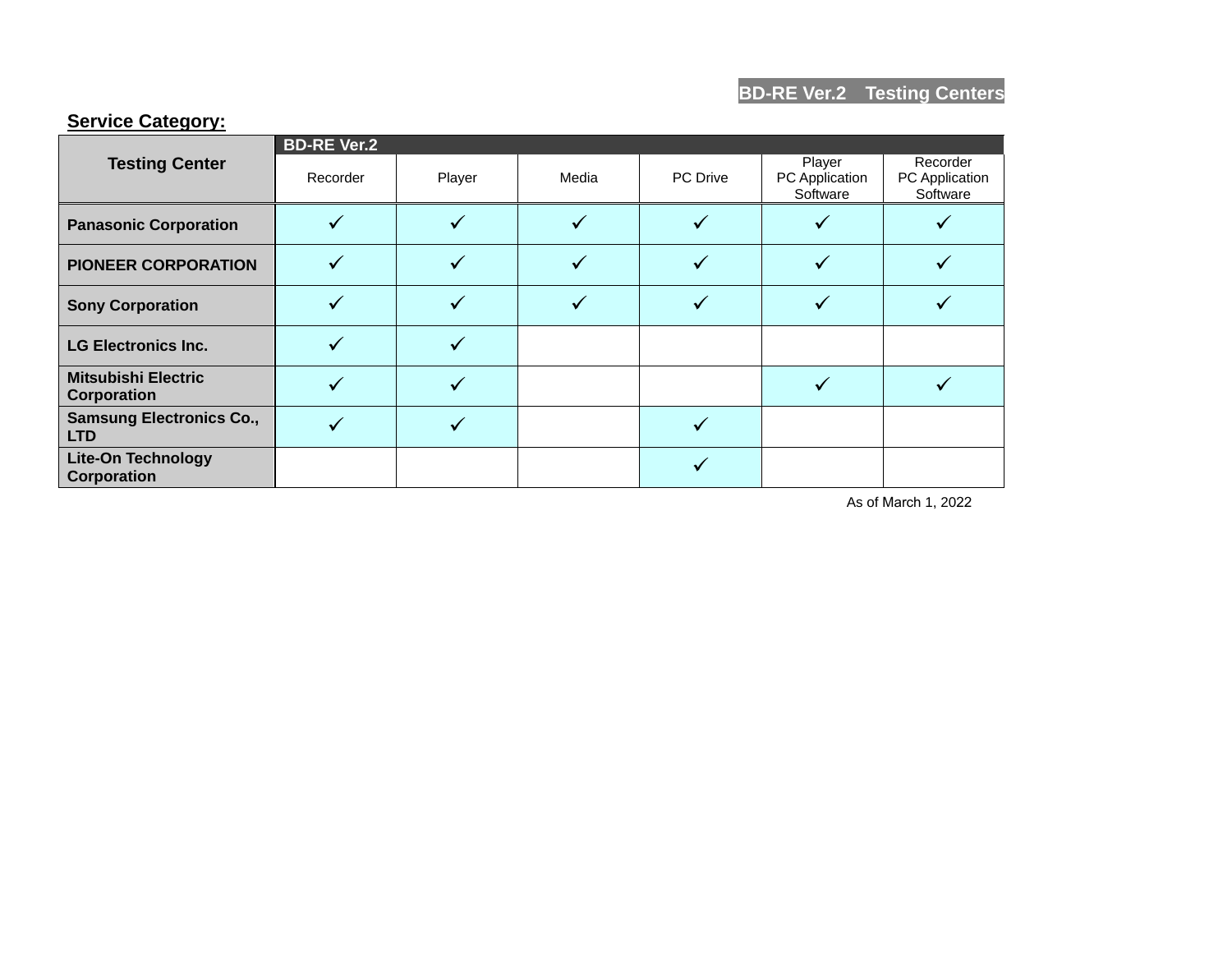# **BD-R Ver.1 Testing Centers**

### **Service Category:**

|                                                 | <b>BD-R Ver.1</b> |        |       |          |                                      |                                        |  |
|-------------------------------------------------|-------------------|--------|-------|----------|--------------------------------------|----------------------------------------|--|
| <b>Testing Center</b>                           | Recorder          | Player | Media | PC Drive | Player<br>PC Application<br>Software | Recorder<br>PC Application<br>Software |  |
| <b>Panasonic Corporation</b>                    |                   |        |       |          |                                      |                                        |  |
| <b>PIONEER CORPORATION</b>                      |                   |        |       |          |                                      |                                        |  |
| <b>Sony Corporation</b>                         |                   |        |       |          |                                      |                                        |  |
| <b>LG Electronics Inc.</b>                      |                   |        |       |          |                                      |                                        |  |
| <b>Mitsubishi Electric</b><br>Corporation       |                   |        |       |          |                                      |                                        |  |
| <b>Samsung Electronics Co.,</b><br><b>LTD</b>   |                   |        |       |          |                                      |                                        |  |
| <b>Lite-On Technology</b><br><b>Corporation</b> |                   |        |       |          |                                      |                                        |  |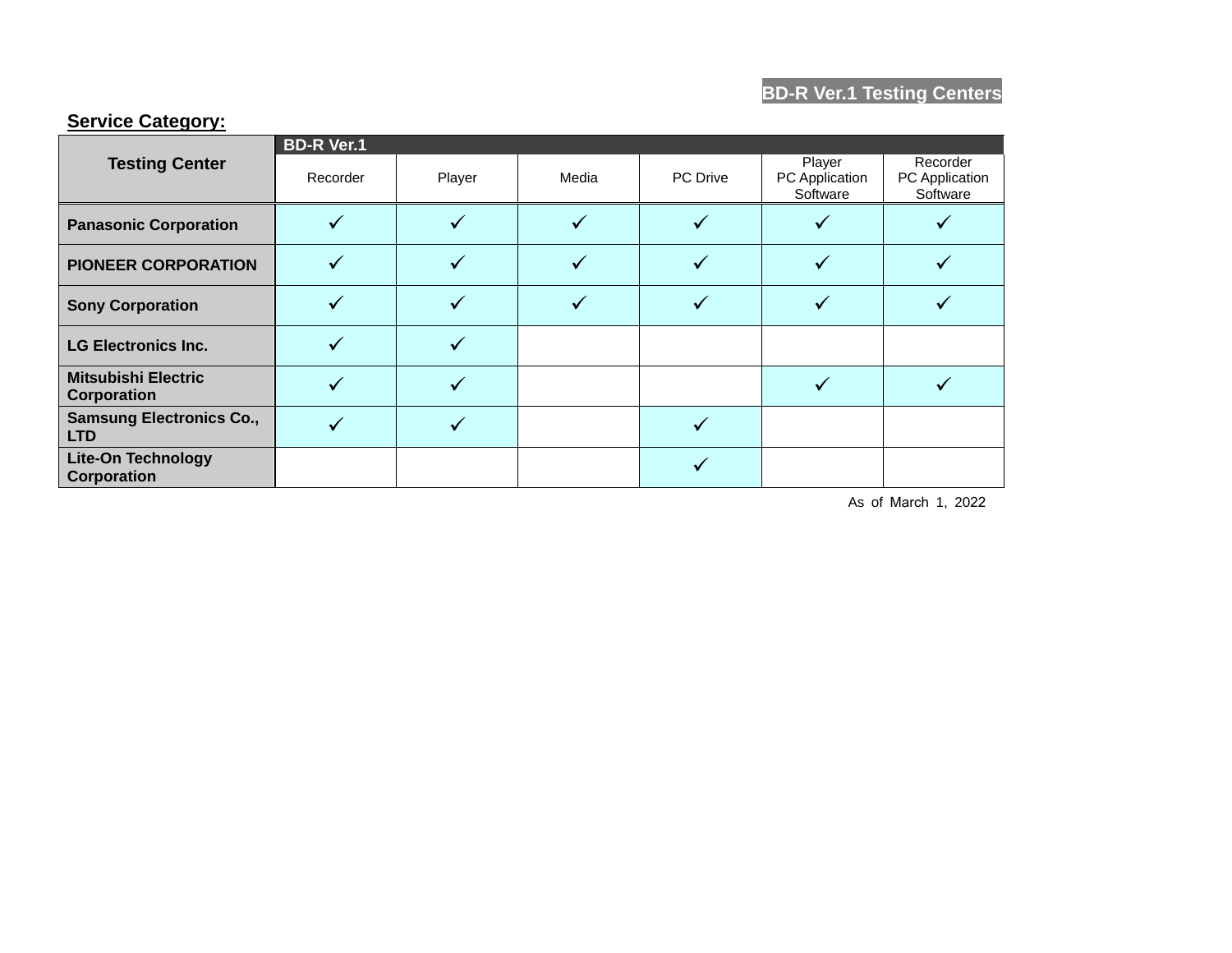# **BD-ROM2 Testing Centers**

#### **Service Category:**

 $\sim 10^{-1}$ 

|                                           | <b>BD-ROM2</b> |                                 |                 |                            |                                      |  |  |
|-------------------------------------------|----------------|---------------------------------|-----------------|----------------------------|--------------------------------------|--|--|
| <b>Testing Center</b>                     | Media          | Movie<br>Player/Game<br>Console | <b>PC</b> Drive | PC Application<br>Software | Commercial<br>Audiovisual<br>Content |  |  |
| <b>Panasonic Corporation</b>              |                |                                 |                 |                            |                                      |  |  |
| <b>PIONEER CORPORATION</b>                |                |                                 |                 |                            |                                      |  |  |
| <b>Sony Corporation</b>                   |                |                                 |                 |                            |                                      |  |  |
| <b>LG Electronics Inc</b>                 |                |                                 |                 |                            |                                      |  |  |
| <b>Mitsubishi Electric</b><br>Corporation |                |                                 |                 |                            |                                      |  |  |
| <b>Samsung Electronics Co., LTD</b>       |                |                                 |                 |                            |                                      |  |  |
| <b>Lite-On Technology</b><br>Corporation  |                |                                 |                 |                            |                                      |  |  |

As of March 1, 2022

 $\mathcal{L}^{\text{max}}_{\text{max}}$  and  $\mathcal{L}^{\text{max}}_{\text{max}}$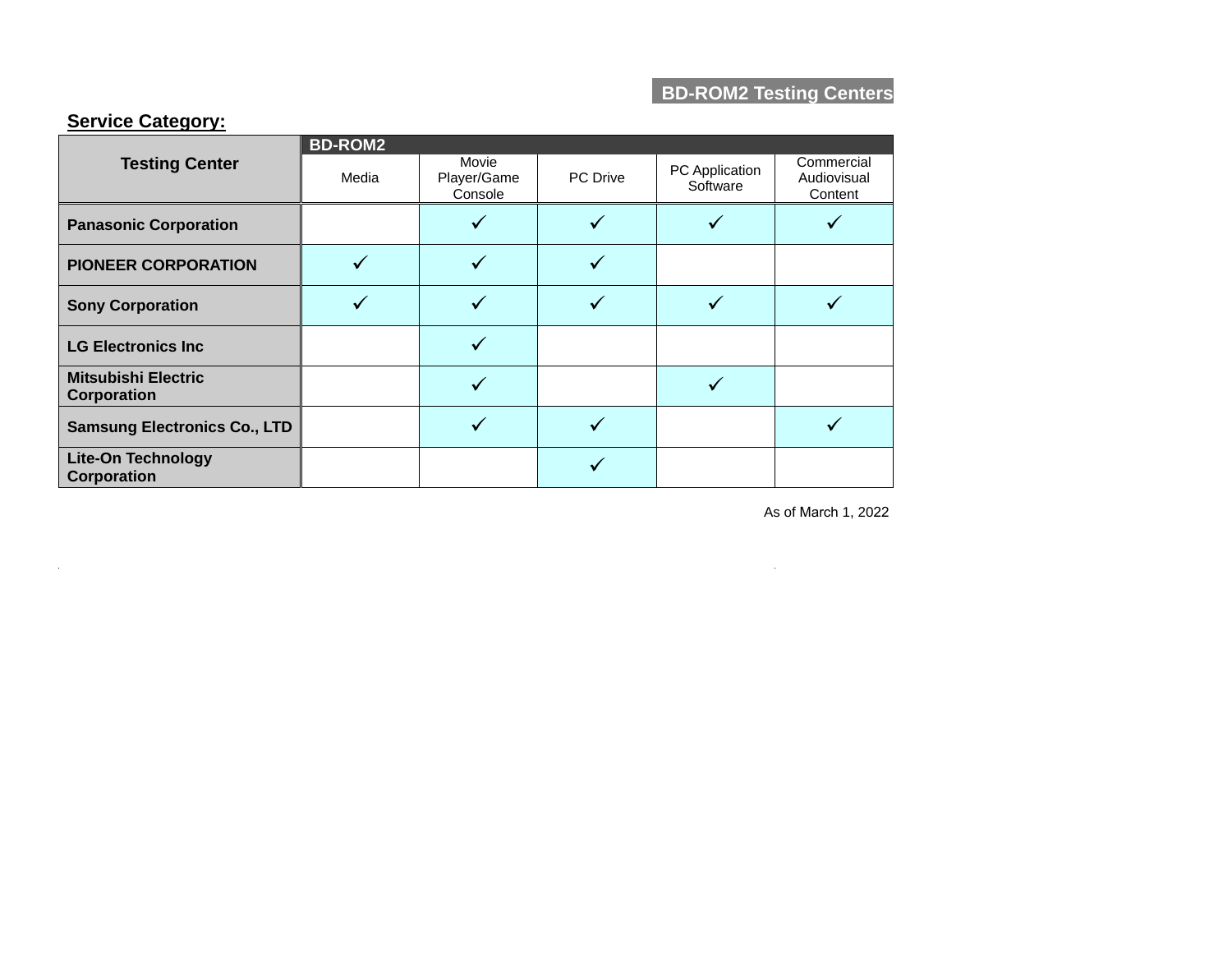# **BD-ROM3 Testing Centers**

#### **Service Category:**

 $\mathcal{A}^{\text{max}}_{\text{max}}$ 

 $\sim 10^{-1}$ 

|                                                  | <b>BD-ROM3</b> |             |             |
|--------------------------------------------------|----------------|-------------|-------------|
| <b>Testing Center</b>                            | Movie          | <b>PC</b>   | Commercial  |
|                                                  | Player/Game    | Application | Audiovisual |
|                                                  | Console        | Software    | Content     |
| <b>Panasonic Corporation</b>                     |                |             |             |
| <b>PIONEER CORPORATION</b>                       |                |             |             |
| <b>Sony Corporation</b>                          |                |             |             |
| <b>LG Electronics Inc.</b>                       |                |             |             |
| <b>Mitsubishi Electric</b><br><b>Corporation</b> |                |             |             |
| <b>Samsung Electronics Co.,</b><br>LTD           |                |             |             |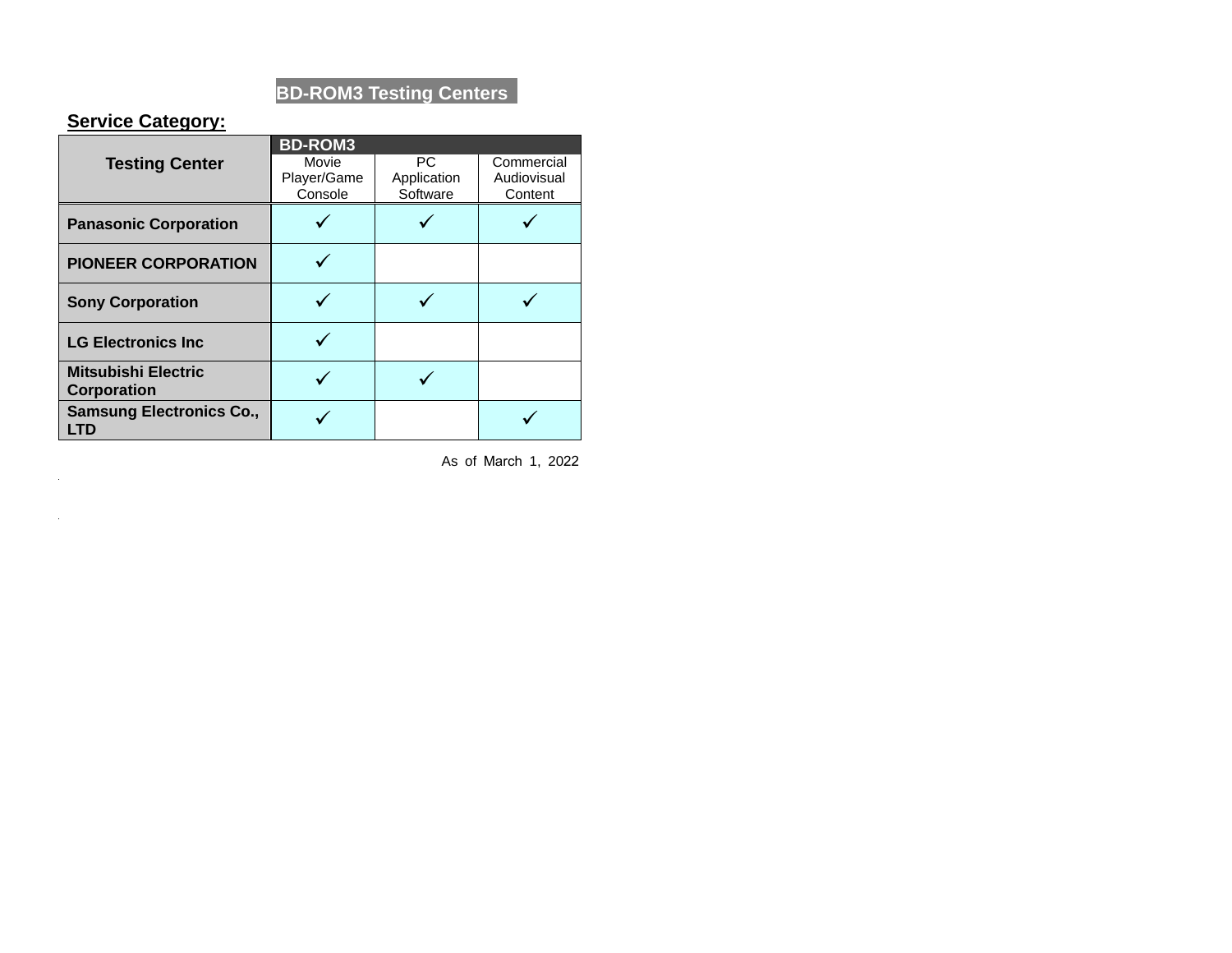# **BD-ROM4 Testing Centers**

#### **Service Category:**

 $\mathcal{L}_{\rm{max}}$ 

|                                           | <b>BD-ROM4</b> |                                 |                 |                            |                                      |  |  |
|-------------------------------------------|----------------|---------------------------------|-----------------|----------------------------|--------------------------------------|--|--|
| <b>Testing Center</b>                     | Media          | Movie<br>Player/Game<br>Console | <b>PC</b> Drive | PC Application<br>Software | Commercial<br>Audiovisual<br>Content |  |  |
| <b>Panasonic Corporation</b>              |                |                                 |                 |                            |                                      |  |  |
| <b>PIONEER CORPORATION</b>                |                |                                 |                 |                            |                                      |  |  |
| <b>Sony Corporation</b>                   |                |                                 |                 |                            |                                      |  |  |
| <b>LG Electronics Inc</b>                 |                |                                 |                 |                            |                                      |  |  |
| <b>Mitsubishi Electric</b><br>Corporation |                |                                 |                 |                            |                                      |  |  |
| <b>Samsung Electronics Co., LTD</b>       |                |                                 |                 |                            |                                      |  |  |

As of March 1, 2022

and the control of the control of

 $\sim 10^{-1}$ 

 $\label{eq:2.1} \frac{1}{2} \sum_{i=1}^n \frac{1}{2} \sum_{j=1}^n \frac{1}{2} \sum_{j=1}^n \frac{1}{2} \sum_{j=1}^n \frac{1}{2} \sum_{j=1}^n \frac{1}{2} \sum_{j=1}^n \frac{1}{2} \sum_{j=1}^n \frac{1}{2} \sum_{j=1}^n \frac{1}{2} \sum_{j=1}^n \frac{1}{2} \sum_{j=1}^n \frac{1}{2} \sum_{j=1}^n \frac{1}{2} \sum_{j=1}^n \frac{1}{2} \sum_{j=1}^n \frac{$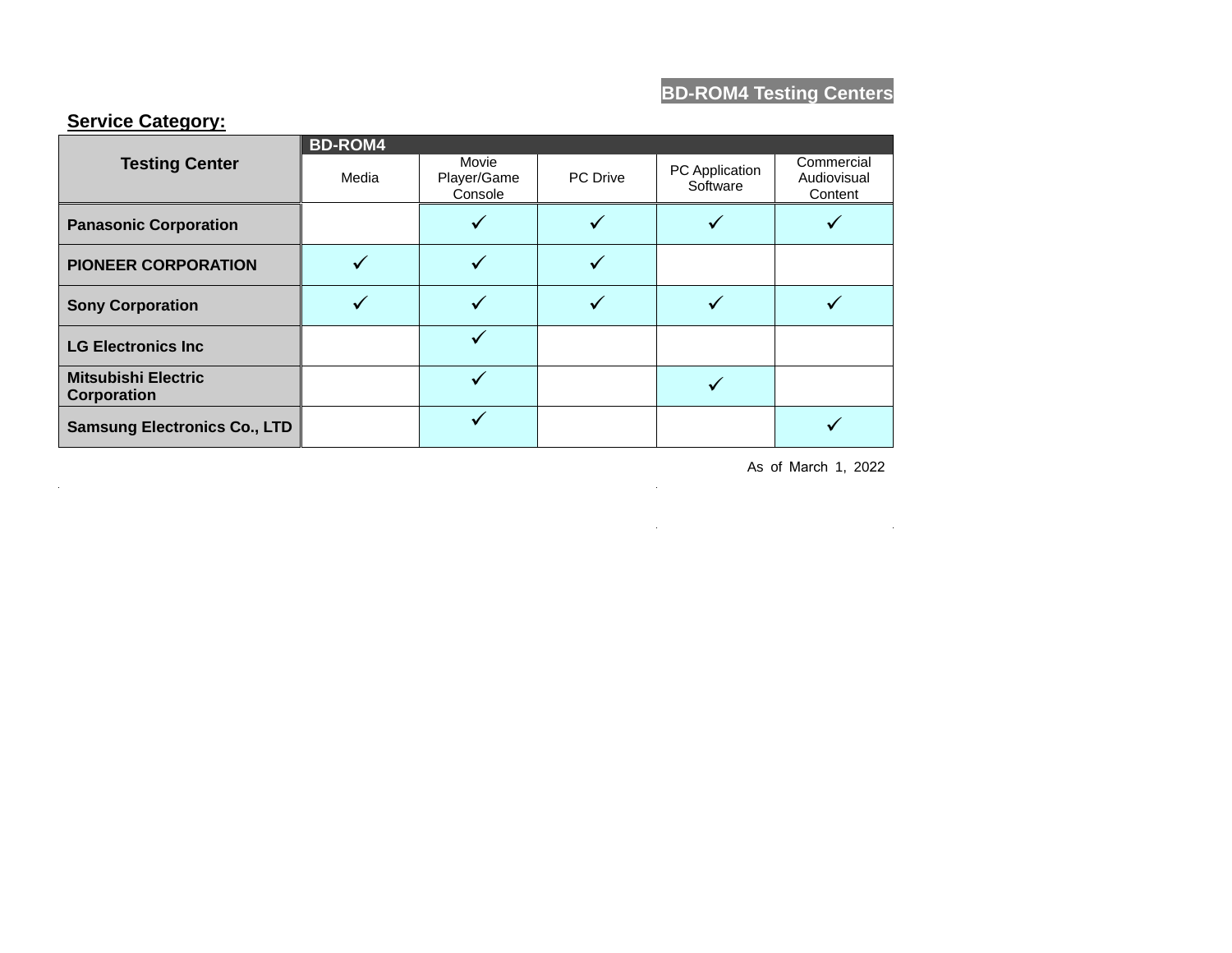# **BD-RE Ver.3 Testing Centers**

#### **Service Category:**

|                                 | <b>BD-RE Ver.3</b>      |              |          |
|---------------------------------|-------------------------|--------------|----------|
| <b>Testing Center</b>           | Archiver /<br>Recorder/ | Video Camera |          |
|                                 | Player                  |              | Software |
| <b>Panasonic Corporation</b>    |                         |              |          |
| <b>PIONEER CORPORATION</b>      |                         |              |          |
| <b>Sony Corporation</b>         |                         |              |          |
| <b>Samsung Electronics Co.,</b> |                         |              |          |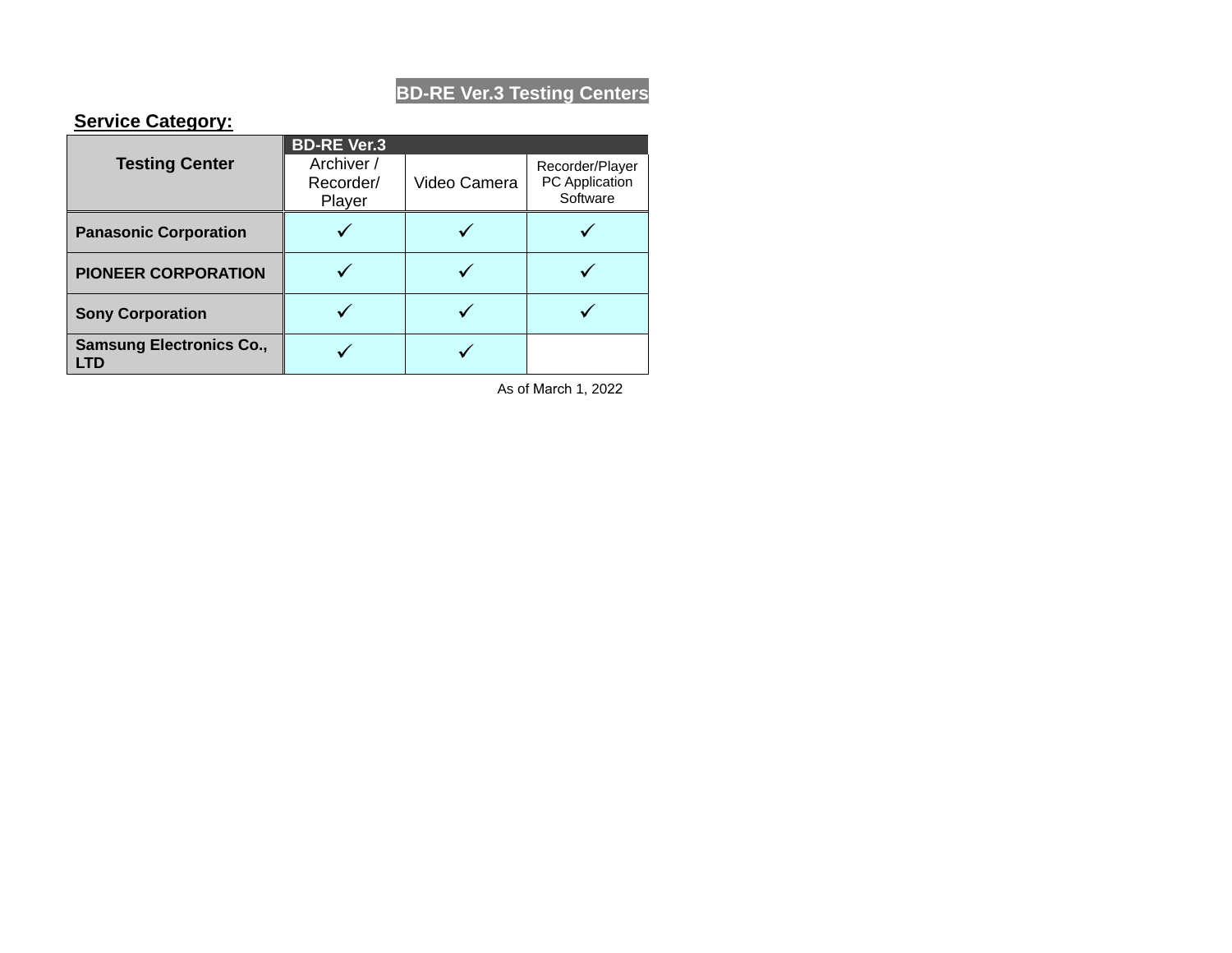# **BD-R Ver.2 Testing Centers**

#### **Service Category:**

|                                 | <b>BD-R Ver.2</b>       |              |                                   |  |
|---------------------------------|-------------------------|--------------|-----------------------------------|--|
| <b>Testing Center</b>           | Archiver /<br>Recorder/ | Video Camera | Recorder/Player<br>PC Application |  |
|                                 | Player                  |              | Software                          |  |
| <b>Panasonic Corporation</b>    |                         |              |                                   |  |
| <b>PIONEER CORPORATION</b>      |                         |              |                                   |  |
| <b>Sony Corporation</b>         |                         |              |                                   |  |
| <b>Samsung Electronics Co.,</b> |                         |              |                                   |  |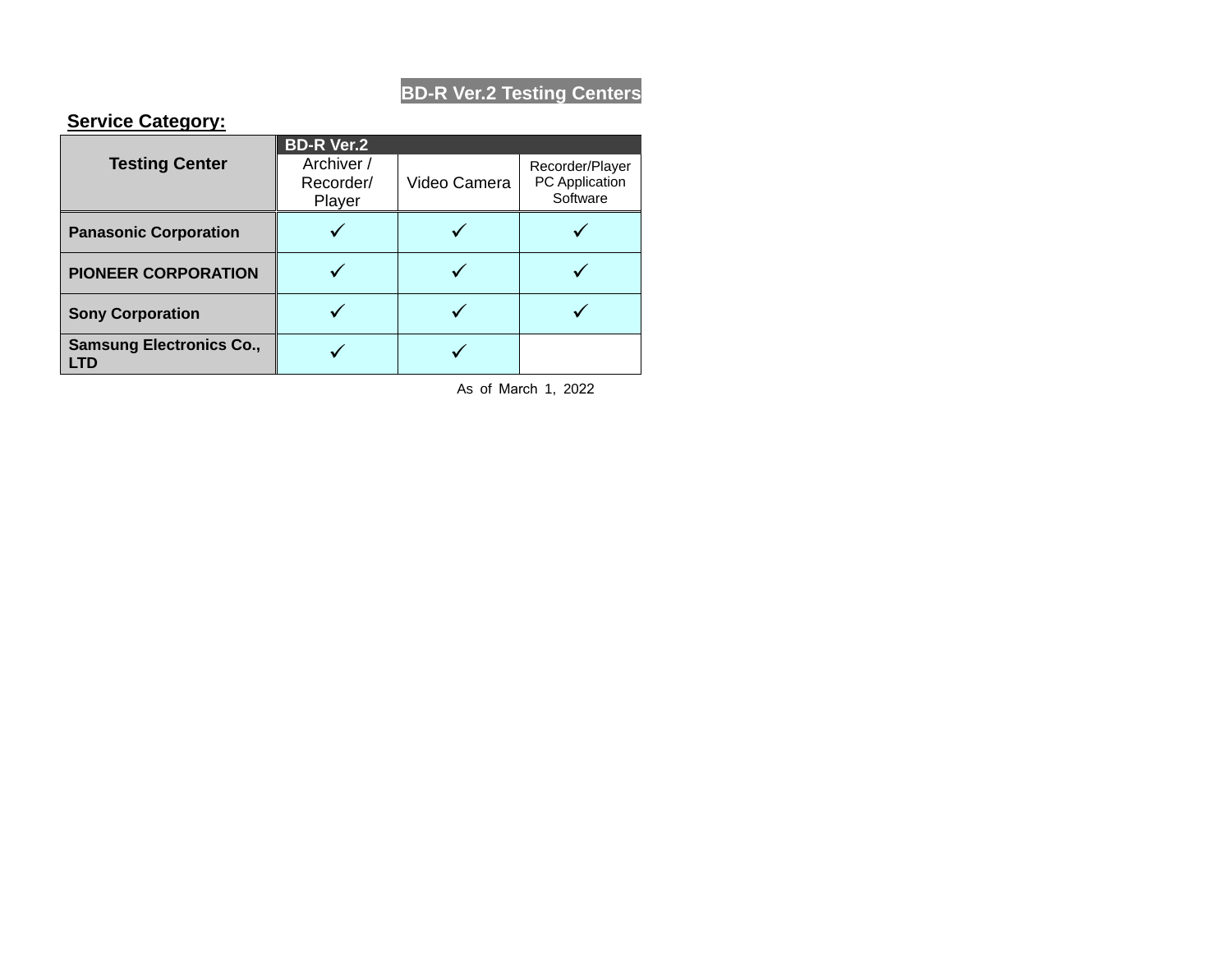# **AVCREC Testing Centers**

#### **Service Category:**

| <b>Testing Center</b>        | <b>AVCREC</b> |        |                                      |                                     |  |  |
|------------------------------|---------------|--------|--------------------------------------|-------------------------------------|--|--|
|                              | Recorder      | Player | Recording<br>Application<br>Software | Playback<br>Application<br>Software |  |  |
| <b>Panasonic Corporation</b> |               |        |                                      | v                                   |  |  |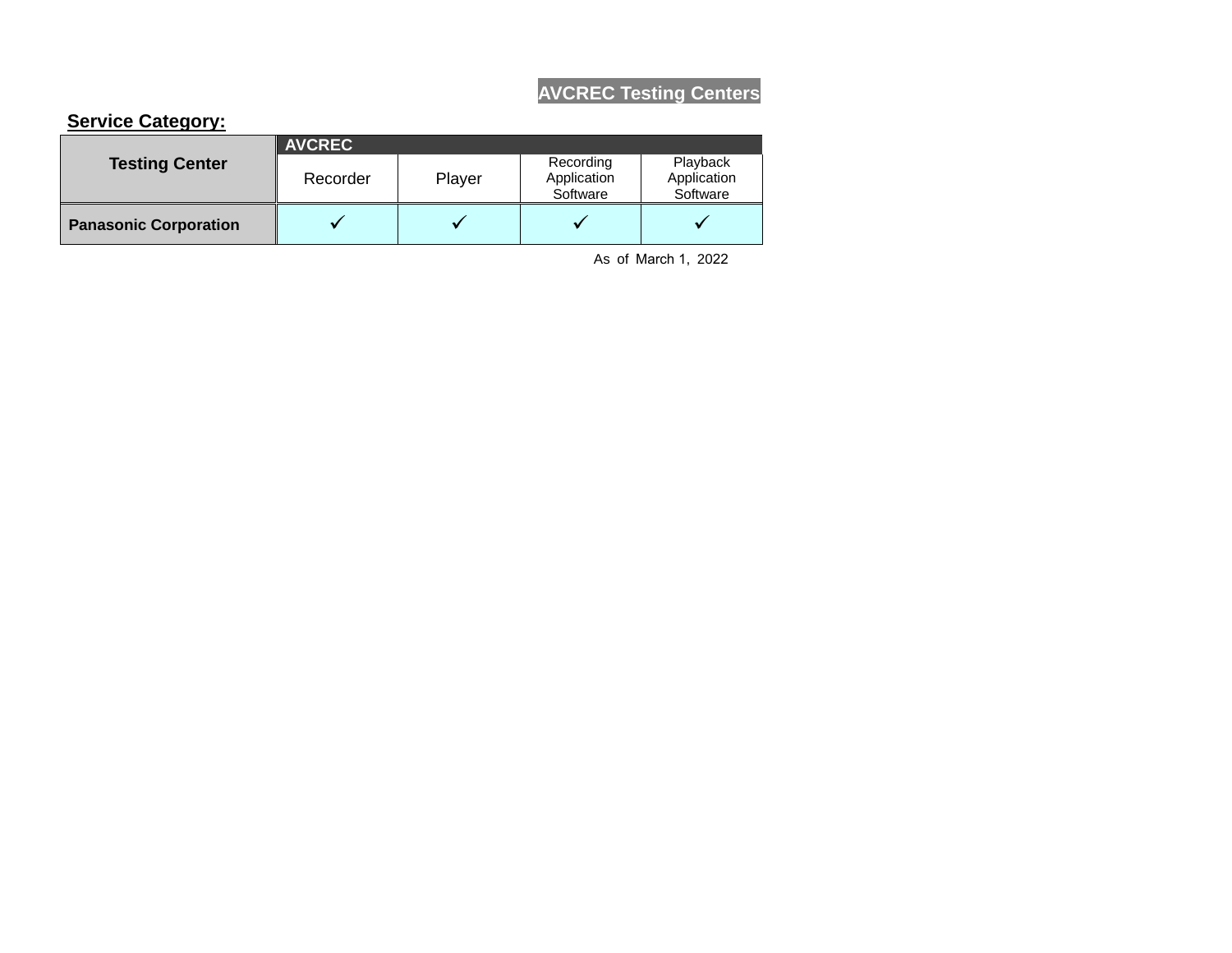# **BD-RE Ver.4 Testing Centers**

|                                               | <b>BD-RE Ver.4</b> |                        |          |                   |                            |
|-----------------------------------------------|--------------------|------------------------|----------|-------------------|----------------------------|
| <b>Testing Center</b>                         | Media              | Professional<br>Device | PC Drive | Recorder / Player | PC Application<br>Software |
| <b>Panasonic Corporation</b>                  |                    |                        |          |                   |                            |
| <b>PIONEER CORPORATION</b>                    |                    |                        |          |                   |                            |
| <b>Sony Corporation</b>                       |                    |                        |          |                   |                            |
| <b>Mitsubishi Electric</b><br>Corporation     |                    |                        |          |                   |                            |
| <b>Samsung Electronics Co.,</b><br><b>LTD</b> |                    |                        |          |                   |                            |

#### **Service Category:**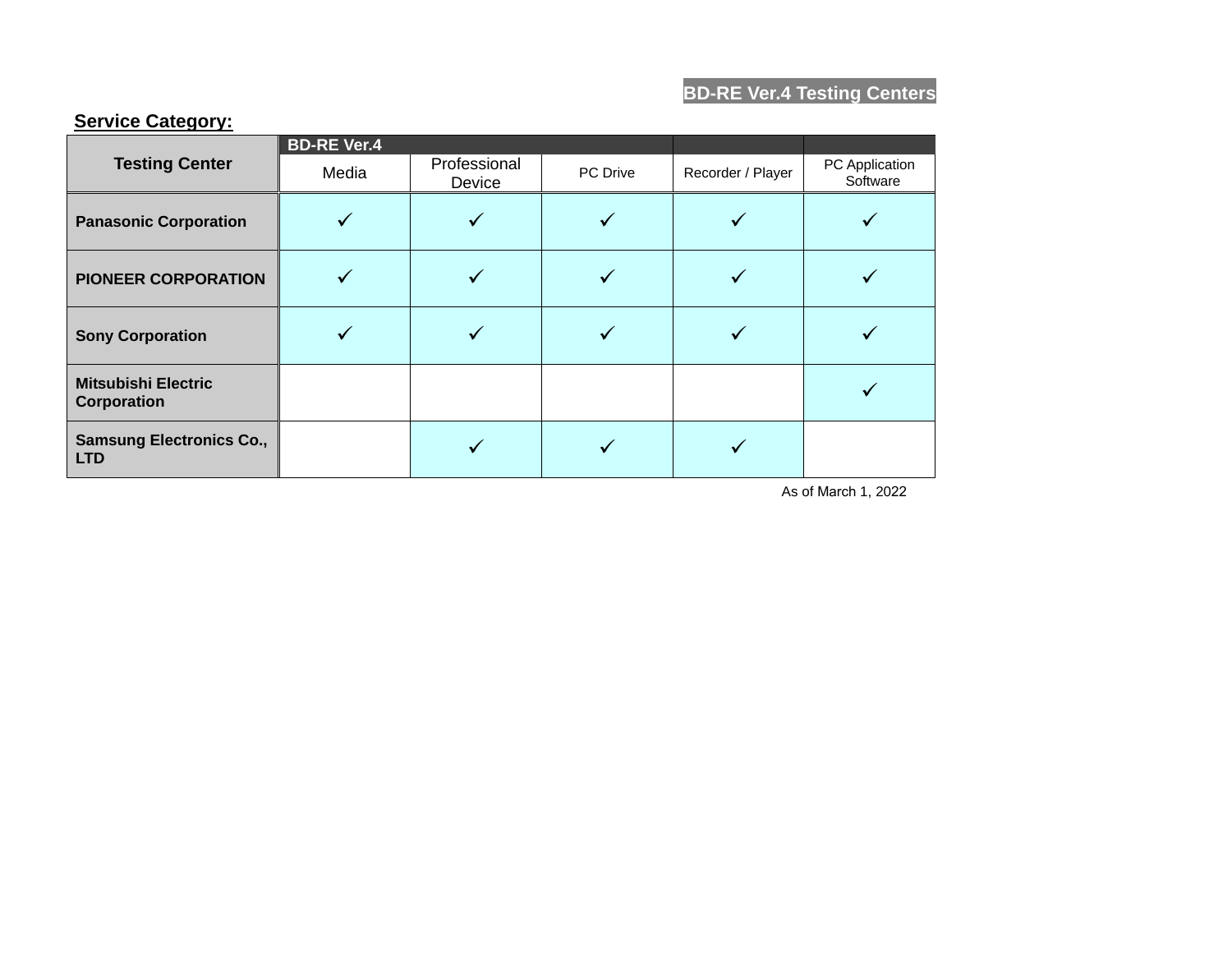# **BD-R Ver.3 Testing Centers**

#### **Service Category:**

|                                                  | <b>BD-R Ver.3</b> |                       |                        |          |                   |                            |
|--------------------------------------------------|-------------------|-----------------------|------------------------|----------|-------------------|----------------------------|
| <b>Testing Center</b>                            | Media             | Professional<br>Media | Professional<br>Device | PC Drive | Recorder / Player | PC Application<br>Software |
| <b>Panasonic Corporation</b>                     |                   |                       |                        |          |                   |                            |
| <b>PIONEER CORPORATION</b>                       |                   |                       |                        |          |                   |                            |
| <b>Sony Corporation</b>                          |                   |                       |                        |          |                   |                            |
| <b>Mitsubishi Electric</b><br><b>Corporation</b> |                   |                       |                        |          |                   |                            |
| <b>Samsung Electronics Co.,</b><br><b>LTD</b>    |                   |                       |                        |          |                   |                            |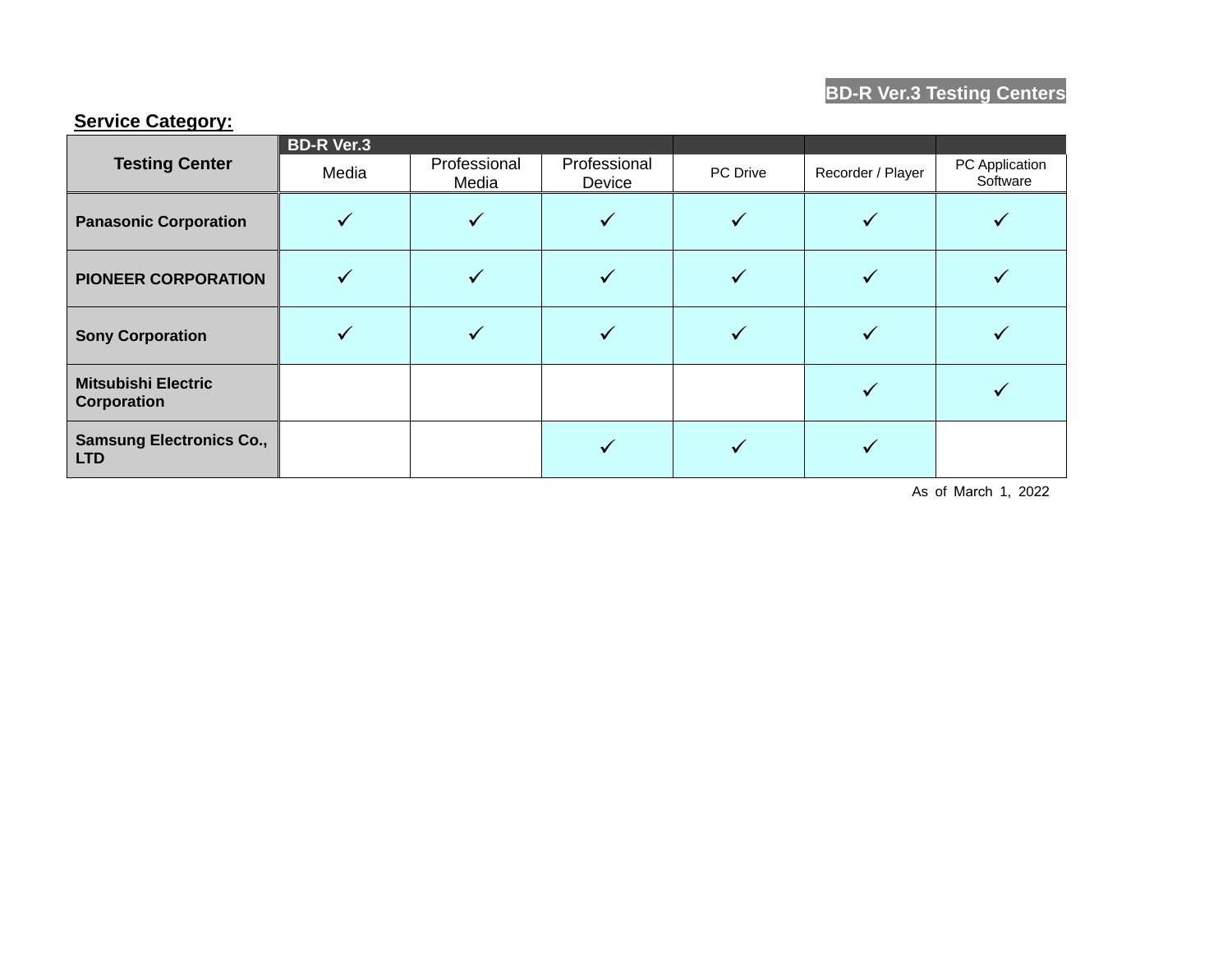# **BD-RE Ver.5 Testing Centers**

### **Service Category:**

|                                                  | <b>BD-RE Ver.5</b> |                                               |  |  |
|--------------------------------------------------|--------------------|-----------------------------------------------|--|--|
| <b>Testing Center</b>                            | Recorder / Player  | Playback/Recording<br>Application<br>Software |  |  |
| <b>Mitsubishi Electric</b><br><b>Corporation</b> |                    |                                               |  |  |
| <b>Panasonic Corporation</b>                     |                    |                                               |  |  |
| <b>PIONEER CORPORATION</b>                       |                    |                                               |  |  |
| <b>Sony Corporation</b>                          |                    |                                               |  |  |